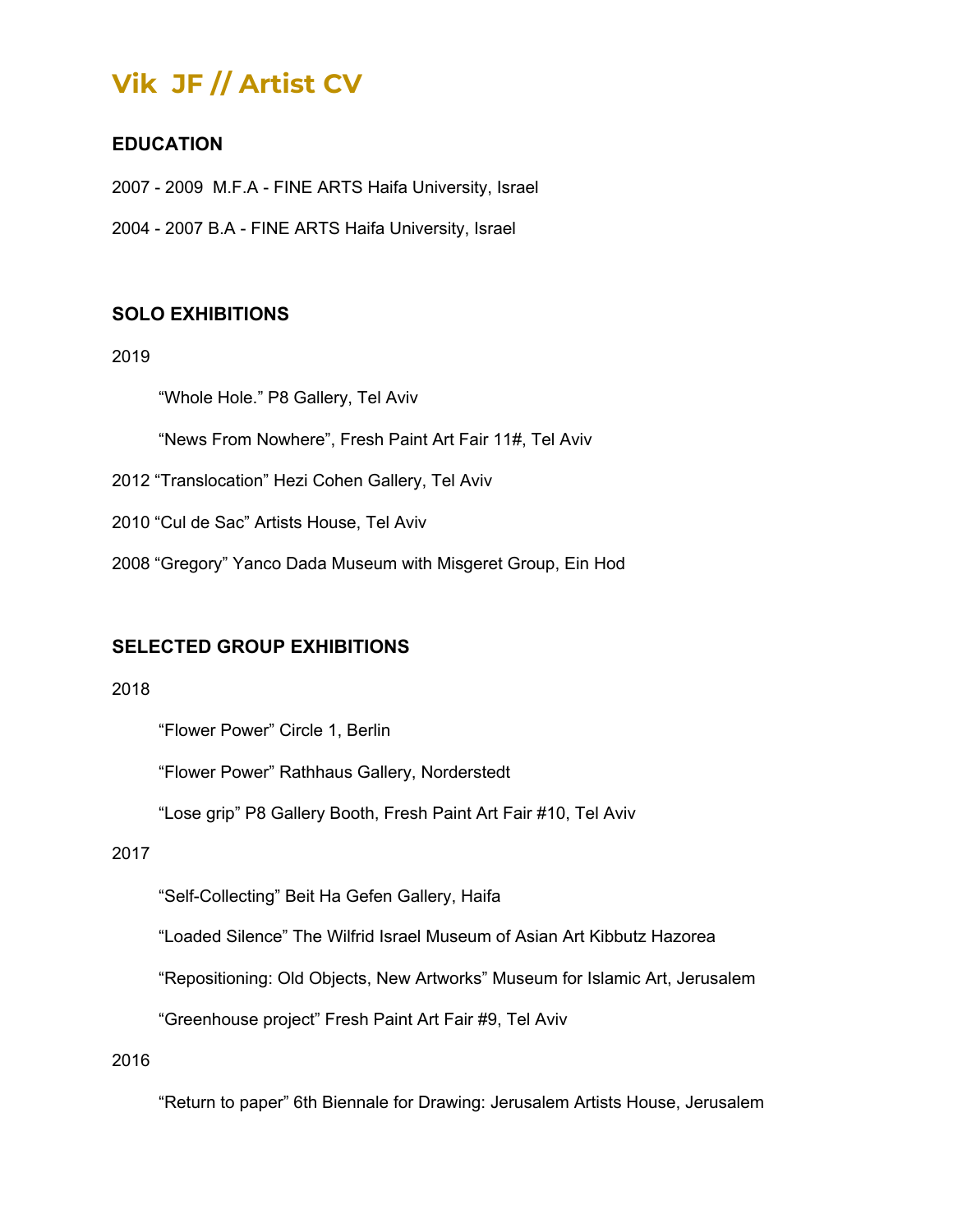"Drajee" Gate3 Gallery, Haifa

#### 2015

"Local Pulse: MIX & MATCH" Artists House, Tel Aviv

"Walls Interrupted" Beit Hagefen Gallery, Haifa

#### 2014

"Tzeva Glili" Art Fair, Tiberias

"Rendezvous" Ha - Horva Haifa

2013 Flower Market, Lilk Gallery (pop up) Showroom, London

#### 2011

"The Coming Community" Haifa Museum of Art, Haifa

"Neighbors" The 18th Holiday of Holidays Festival, Haifa

#### 2009

"Secret Art 4" Beit Manny, Tel Aviv

"Northern exposure" Artists' Studios Gallery, Tel Aviv

- 2008 "Harmony" with Misgeret Group, Harmony Hotel, Jerusalem
- 2007 "Heder" Bachelor of Arts Graduate Exhibition, University of Haifa

## **PRIZES** / **GRANTS / COMMISSIONS**

2019 **Prize** of "Greenhouse project" Graduates Focus, solo exhibition at Fresh Paint Art Fair, Tel - Aviv.

## 2017

**Commissioned** to create 'Serendipity' installation for "Self-Collecting" exhibition at Beit Ha Gefen Gallery, Haifa

**Commissioned** to create 'The eye of the storm' installation for the exhibition 'Repositioning - Old Objects, New Artworks,' at the Museum of Islamic Art, Jerusalem.

**Commissioned** to create "Uniball" artwork for"Loaded Silence" exhibition at The Wilfrid Israel Museum of Asian Art Kibbutz Hazorea.

2016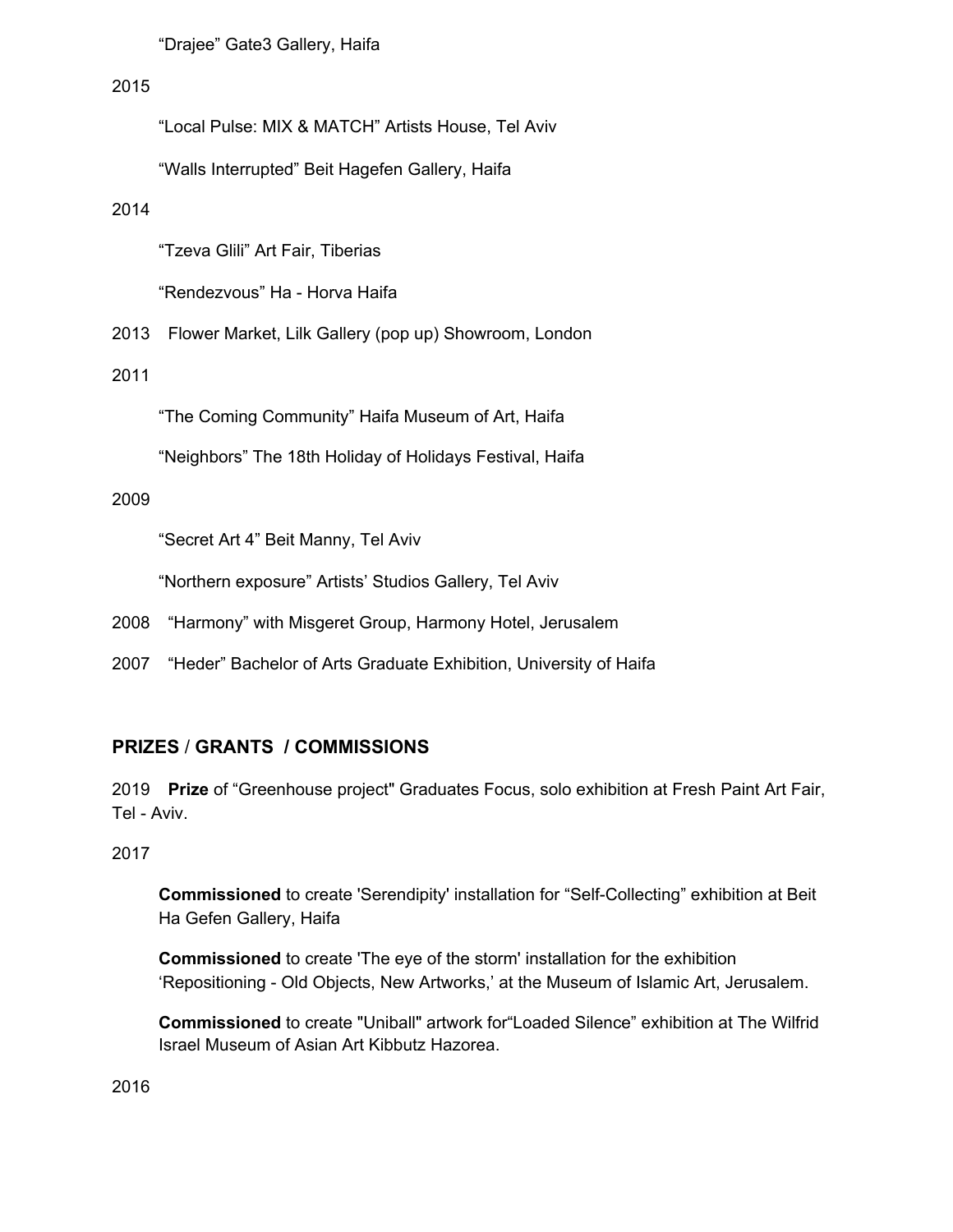**Commissioned** to create "The WasteLand" installation for the 6th Biennale for Drawing: at Jerusalem Artists House.

**Residency.** - "Ha-Hurva" studio space for 3 years (2013-16). Supported by Beit HaGefen Art Gallery and Haifa Municipality.

2010

**Grant** from Lotto for "Gregory" exhibition in the Yanco Dada Museum with Misgeret group

**First prize** for my video art (with 'Misgert Group'), this work has been permanently on show for the last 10 year at Harmony Hotel in Jerusalem.

2007 **Prize** for excellence for "Header" installation from Haifa university

#### **COLLECTIONS**

The Museum for Islamic Art, Jerusalem

Hezi Cohen Gallery, Tel Aviv

Private Collections around the world

## **PRESS / ARTICLES / BOOKS**

Portfolio online magazine (2.8.19)

Calcalist Newspaper, Israel (9.5.17)

Gallery-Ha'aretz Newspaper, Israel (11.1.15)

The Independent Newspaper, UK (19.4.13)

Hayom Shehaya Newspaper, TV program Israel (1.7.2012)

Gallery-Ha'aretz Newspaper, Israel (14.6.12)

Mariv (Segnon) Newspaper, Israel (16.12.11)

Mastic tree magazine, issue #5, (2012 )

Sha'ar -the international poetry festival poets and poems by Helicon ( 2011)

Kan-Israel art reality (2) by ICU (2010)

Gallery-Ha'aretz Newspaper, Israel (13.11.08)